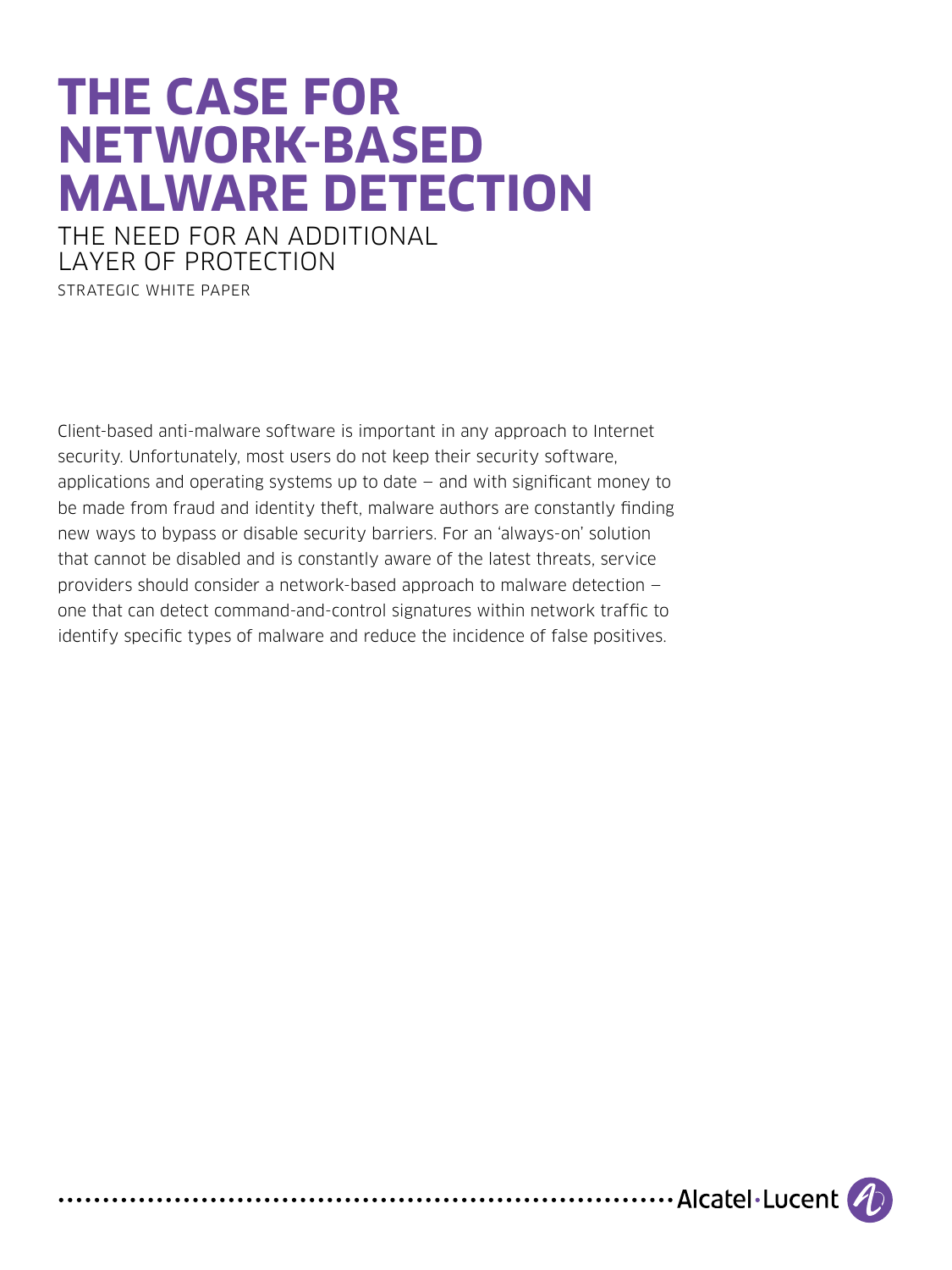# **Table of contents**

The limitations of client-based security  $/1$ How Malware avoids the anti-virus barrier  $/1$ The new reality: Malware for profit  $/2$ 

[Network-based security: An additional layer of protection / 3](#page-4-0) [Network-based security vs. client-based security / 3](#page-4-0)

[Signature-based detection / 4](#page-5-0)

[Alternative detection methods / 5](#page-6-0) [Honeypots / 5](#page-6-0) [Blacklists / 5](#page-6-0) [Sinkholing / 5](#page-6-0) [DNS / 5](#page-6-0) [Scanning / 6](#page-7-0) [Netflow / 6](#page-7-0) [Behavioral Profiling / 6](#page-7-0)

[The business case for network-based detection / 6](#page-7-0) [Network-based security as a value-added service / 7](#page-8-0)

[A better approach to malware detection / 7](#page-8-0)

[About Kindsight Security Labs / 8](#page-9-0)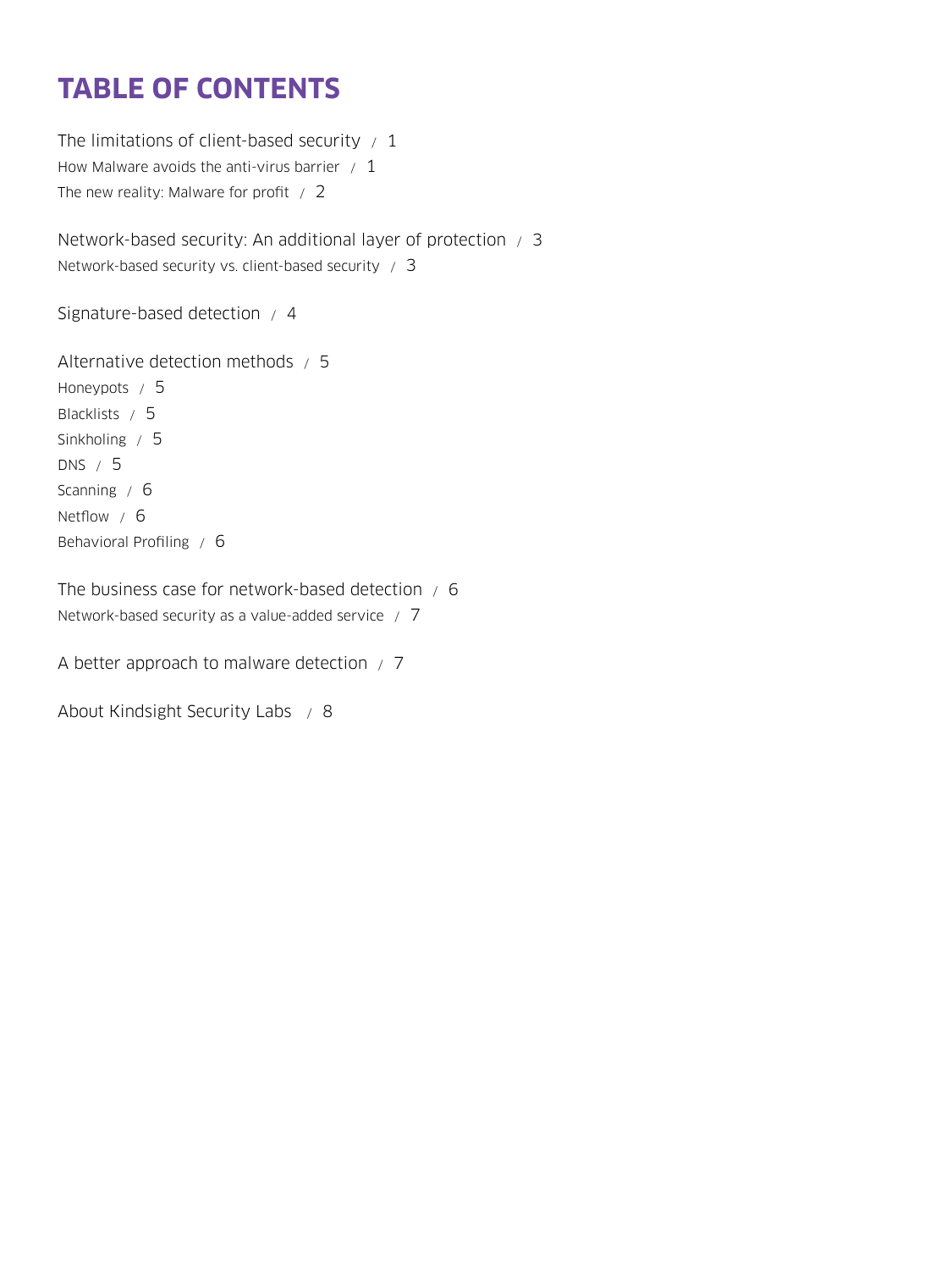# <span id="page-2-0"></span>**The limitations of client-based security**

Malware has changed considerably since the 1990s. In the early days it consisted mainly of pranks designed by programmers to show off vulnerabilities they had discovered in Windows. The current generation of malware, however, focuses on fraud, identity theft and distributed denial of service (DDoS) attacks — making it a much more serious problem for service providers and their subscribers.

Despite billions of dollars invested in R&D to combat malware and the fact that upwards of 94 percent of PCs are equipped with anti-virus software, Kindsight Security Labs has found that approximately 15–20 percent of home networks consistently show signs of being infected by malware such as Trojans, botnets, spambots and keyloggers. While client-based anti-virus software is an important piece of the overall security puzzle, it simply isn't capable of addressing the growing malware problem on its own.

#### **How Malware avoids the anti-virus barrier**

In a survey conducted by Kindsight, despite the fact 83 percent of web users were running up-to-date anti-virus software, 51 percent had been infected with at least one piece of malware during the previous year.



Figure 1. Time period since last infection

Source: Kindsight Survey, 2010

How does malware slip through the barrier created by traditional, PC-based anti-virus systems? In fact it has many paths — most of which are user-created:

- • **Anti-virus software is not operational:** The impact of real-time anti-virus protection on a device's battery, memory and processor can be more than the average consumer is willing to accept. As a result, many infections are contracted by users who turn off anti-virus software because they perceive it to negatively affect the performance of the games and applications they want to use.
- • **Anti-virus software is not up to date:** Many web users overestimate the effectiveness of their anti-virus software, unaware that it is only as good as the latest updates provided by the security vendor. Depending on the source, only 50–80 percent of people have up-to-date anti-virus software installed on their PCs. Beyond this, it's not just security software that needs to be kept up to date — older versions of applications, plug-ins and operating systems can all be exploited by malware.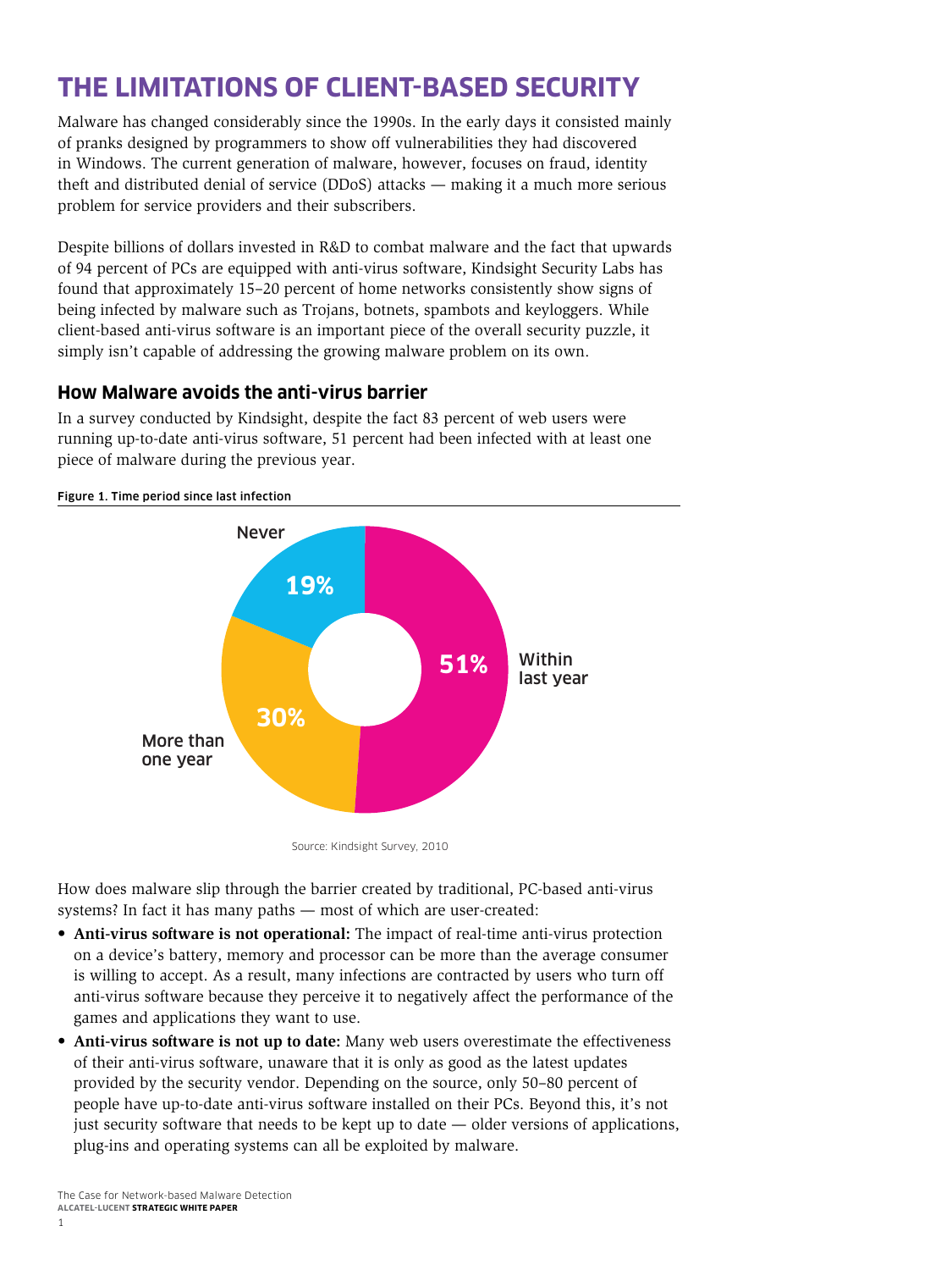- <span id="page-3-0"></span>• **Software is not configured correctly:** As malware becomes more sophisticated, so does the security software designed to protect against it — making it increasingly difficult for the average user to know if the software is actually doing its job. In many cases, the differences between on-demand scans, scheduled scans, email scans, download scans and on-use scans are not made clear. As a result, users are not capable of configuring these options correctly or are unsure of the impact certain features will have on the security of their system.
- • **Software is not completely effective:** Malware authors use automated tools to constantly repackage and obfuscate their malware to evade detection by anti-virus software. And with security vendors having to contend with thousands of new malware samples on a daily basis, studies have shown that client-based anti-virus software is capable of detecting only 50–75 percent of malware, leaving a potentially large proportion completely undetected. Some anti-virus software also cannot identify spyware or adware infections; in many cases, entirely different programs are required for this purpose.
- More devices, more connections: Both fixed and mobile service providers are now faced with a multi-directional flow of malware. For example, Internet service providers are subject to smartphone/tablet malware when these devices are connected to home WiFi routers; similarly, mobile operators are subject to malware coming from laptops tethered to smartphones or connected to mobile Internet sticks or 3G/WiFi hotspots. Devices running Google's Android operating system have become particularly vulnerable in recent months, with Kindsight Security Labs reporting a 400 percent increase in infections from early September to late November 2011.

Even with the most up-to-date software installed and security properly enabled on their PCs, users are still not completely safe from infection. In early 2012, the Zeus Tracker site reported that the average anti-virus detection rate was only 36% for binaries of the Zeus Trojan — malware specifically designed for banking-based identity theft. Likewise, in 2011, research from SurfRight found that 32 percent of users with up-to-date software were actually infected with malware.

#### **The new reality: Malware for profit**

A paradigm shift in malware authors' primary motivation has led to the creation of malware that is increasingly difficult to detect and remove. The first generation of malware was created to spread through a network quickly, causing as much trouble as possible while garnering notoriety for the author. However, authors have since learned there is significant money to be made by gaining control of a computer — and more to be made with more computers controlled. Botnets, in particular, have been used extensively by criminal organizations for phishing, bank fraud, identity theft, extortion, spam distribution and DDoS attacks. Botnet owners have also been known to rent access to the devices under their control to other criminal organizations for substantial sums of money.

As the motivation for creating malware has shifted from notoriety to profit, there is considerable incentive for authors to ensure their malware can bypass client-based security. Rather than openly announce its presence, malware now operates in stealth mode and aggressively protects itself from removal by client-based anti-malware software. It conceals itself in the operating system using rootkit technology, disables existing anti-malware software, takes control of network access, and even protects its territory by removing competing malware.

#### THE ILLUSION OF PROTECTION

Although anti-virus software is installed on 94% of PCs, only

- • 51% of users keep their anti-virus software up to date
- • 64% have a firewall enabled
- • 55% have anti-spyware software installed

Source: National Cyber Security Alliance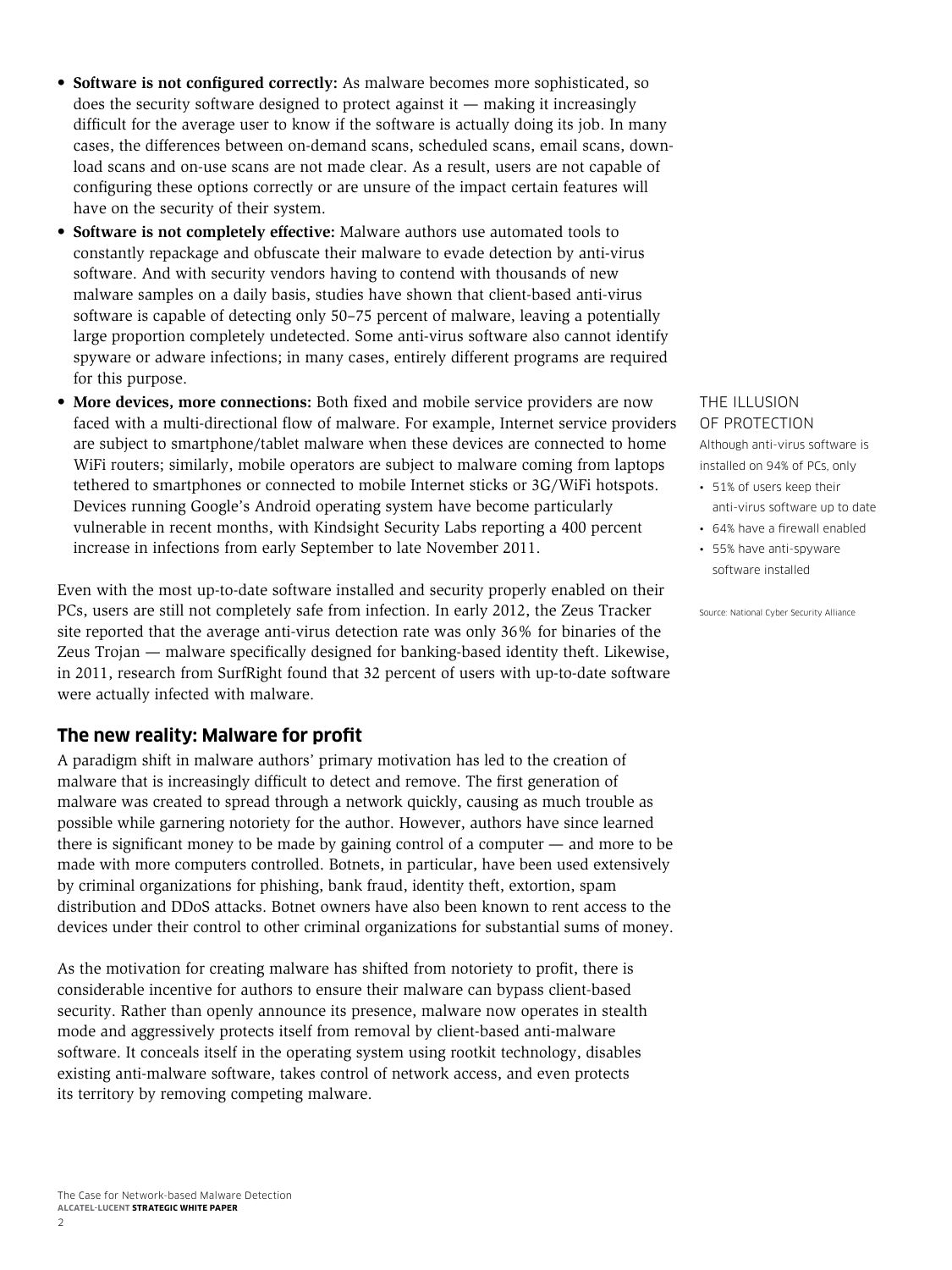### <span id="page-4-0"></span>**Network-based security: An additional layer of protection**

Although client-based security has its strengths, given the number of factors that can reduce the effectiveness of security software installed on PCs and mobile devices, infection detection integrated directly into the service provider's network offers a much-needed additional layer of protection.

Rather than directly scanning a user's PC, smartphone or tablet for installed malware, network-based detection systems analyze fixed and mobile Internet traffic for specific malware communications. Such an approach is effective because, in order to realize its goals, malware must engage in network activity to communicate with controllers, transmit stolen information, deliver illicit network services, and spread from one device to the next. Each of these activities is easily observed at the network level — and can provide conclusive evidence of malware infection.

Network-based detection also serves to simplify the security process. In their ongoing 'arms race' with security vendors, criminals are continuously updating and repackaging their malware — but very rarely do they change their malware's difficult-to-modify communication protocols. For example, whereas client-based security software needs to keep track of hundreds or even thousands of signatures related to the variations of the Zeus Trojan, a network- based system needs only to monitor for the signatures of fewer than 10 distinct communication protocols. Network security vendors are also better equipped to handle zero-day attacks because even if the malware is considered to be 'new', it is likely to be using existing communication protocols.

#### **Network-based security vs. client-based security**

In general, network-based security systems offer the following advantages over clientbased systems:

- • **Cannot be disabled:** Network-based systems are not susceptible to the techniques modern malware uses to defeat and bypass client-based security measures. Because the detection system is embedded within the service provider network itself, it is practically invisible to cybercriminals — and the only way to turn it off is through the service provider's management datacenter.
- **Always-on monitoring:** Client-based anti-virus software can be deactivated at will by the end user (to improve gaming performance, for example). However, some users will inadvertently forget to turn it back on — making them vulnerable to infection. Because a network-based system cannot be shut off by the user, it is always on and always doing its job.
- **Always-current detection:** Because service providers maintain the equipment, it is easier to ensure the network-based security system remains up to date and aware of the latest threats.

It should be noted that network-based security is not intended to replace client-based services such as anti-virus software and firewalls, but rather to significantly enhance their effectiveness by providing immediate notification when something slips through. Increasingly, service providers are coming to the conclusion that security is not an 'either/ or' proposition; both client-based and network-based solutions are important layers of an overall security strategy. The ideal case for consumers and service providers alike would be an interworking of solutions — for example, where network-based detection alerts the subscriber to use a device-based app or online scanner to remove the malware.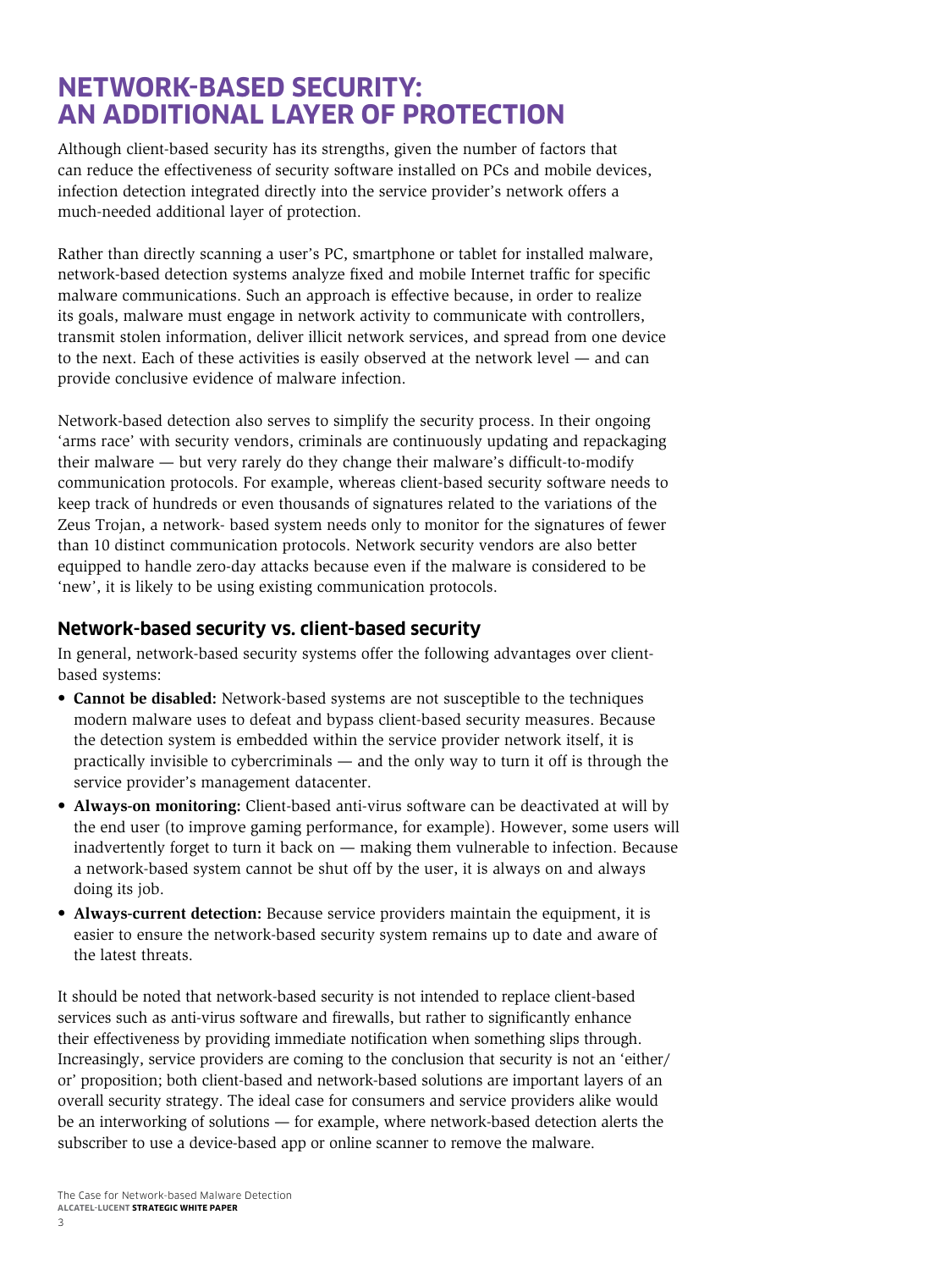# <span id="page-5-0"></span>**Signature-based detection**

One specific technique that can be leveraged for a network-based security system is signature-based detection, which analyzes Internet traffic to look for a specific traffic pattern — the signature — known to be associated with malware command-and-control (C&C) activity. If a computer is seen to be communicating with a traffic pattern that matches a known signature, it can be determined with great certainty that the user is infected with the specific bot that uses that C&C protocol.

Creating and maintaining a robust signature set is critical to ensuring a network- based system's effectiveness in detecting malware infections in consumer devices. Signatures are developed by capturing samples of malware in a lab or via a 'honeypot' (for more information, see the section on alternative detection methods later in this report), and then observing the C&C protocol activity exhibited by the malware. Activities such as specific messages/payload, unusual use of ports, etc., can then be associated with a particular infection, allowing that piece of malware to be incontrovertibly identified within the network.

Typically, a detected malware signature triggers an alert in the network when the characteristic traffic pattern is observed. But before notifying users that their computers are infected and leading them through the remediation process, service providers must be extremely confident the devices are actually infected — and that they know for sure which type of malware is infecting each user's system.

That's why each signature is tested, both in a lab and in a live network deployment, to ensure it identifies an infection without generating false positives — if the signature definition is too broad or imprecise, it may trigger on legitimate network activity instead of just the malware. Minimizing false positives is extremely important; if users are provided with too many alerts and asked to perform remediation on non-existent threats, they will eventually become immune to the entire process and refuse to act should their systems actually become infected. Through field trials and deployments completed over the past couple years, Kindsight has reached the following conclusions about signaturebased detection:

- It is one of the most effective techniques to detect malware C&C traffic coming from a service provider's customers.
- With the correct signature set, malware can be detected with far greater accuracy than competing techniques, providing indisputable evidence that a customer is infected.
- The notification and remediation process is much more effective when the malware has been positively identified and the remediation can be customized for specific malware.

#### EVIDENCE OF A MALWARE

Signature-based detection techniques look for unequivocal evidence that a user's computer is infected and being exploited by an attacker. This evidence includes:

- • Malware C&C communications
- • Backdoor connections
- • Attempts to infect others
- • Hijacked browsers and spyware infections
- Excessive email
- DDoS and hacking activity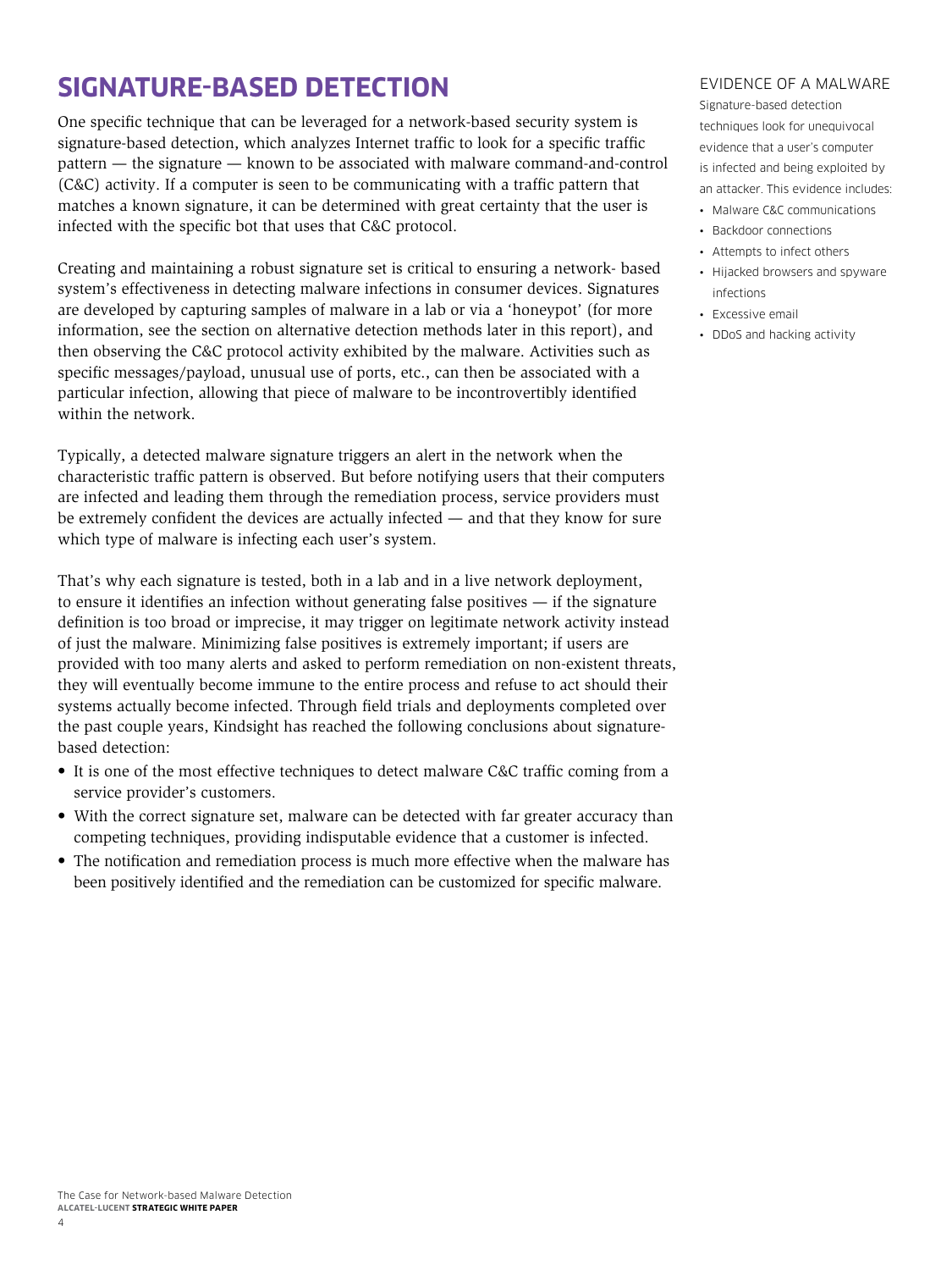# <span id="page-6-0"></span>**Alternative detection methods**

Service providers can also use other malware-detection techniques in their networkbased systems, some of which can be combined with signature-based techniques to improve their effectiveness.

#### **Honeypots**

Honeypot computers and networks are intentionally configured to attract infection. Based on the premise that malware scanning the network will find these vulnerable systems and attack them, honeypots provide very strong evidence that the attacker is infected or operated by a hacker. Unfortunately, honeypots are only effective at detecting malware that spreads through network vulnerabilities — a relatively small percentage of the malware ecosystem.

#### **Blacklists**

Much of the research in botnet detection is devoted to finding C&C sites. A common technique is to capture a sample of the bot in a honeypot; when it inevitably tries to connect to its C&C server, that IP address or domain name can be added to one of the many available blacklists. While common sense would dictate that a user connecting to a blacklisted IP address or domain is part of a botnet, this is not always the case:

- Some botnet C&C sites are actually located on servers that also host legitimate services; this is particularly true of botnets that use web or IRC protocols for command and control.
- Some are hosted on legitimate sites that have been compromised and subsequently fixed, but have not yet been removed from the blacklist.
- Some use 'fast-flux' DNS rallying techniques to vary the C&C IP address faster than the blacklists can keep up.

Because of these issues, blacklists provide too many false positives and are not always accurate. However, accuracy can be improved when combined with other detection techniques (including signature-based detection).

#### **Sinkholing**

Through the use of DNS sinkholing techniques, traffic intended for known botnet C&C locations can be redirected to a sinkhole server operated by the service provider; accordingly, anyone who visits the sinkhole server is likely to be infected. The main advantage over a simple blacklist is that the sinkhole server can verify the visitor is using the botnet's C&C protocol. This methodology provides accurate detection and can identify specific malware; the downside is that it can be quite labor-intensive and costly to maintain.

#### **DNS**

Several techniques involve the analysis of DNS traffic to detect botnet activity, the simplest of which is to observe the domain names used by malware to contact C&C servers to create a blacklist of infected computers or servers. Another technique is to look for characteristic patterns in the DNS traffic that indicate malware infection. This method can be very effective against specific bots that use a variety of fast-flux DNS techniques for rallying, but is not generally applicable against most types of malware. In addition, DNS-based systems will miss malware that bypasses the service provider's DNS (as seen by the recent DNSChanger attack). They also do not detect infections among subscribers who use third-party DNS services (such as Google DNS) instead of the service provider's DNS.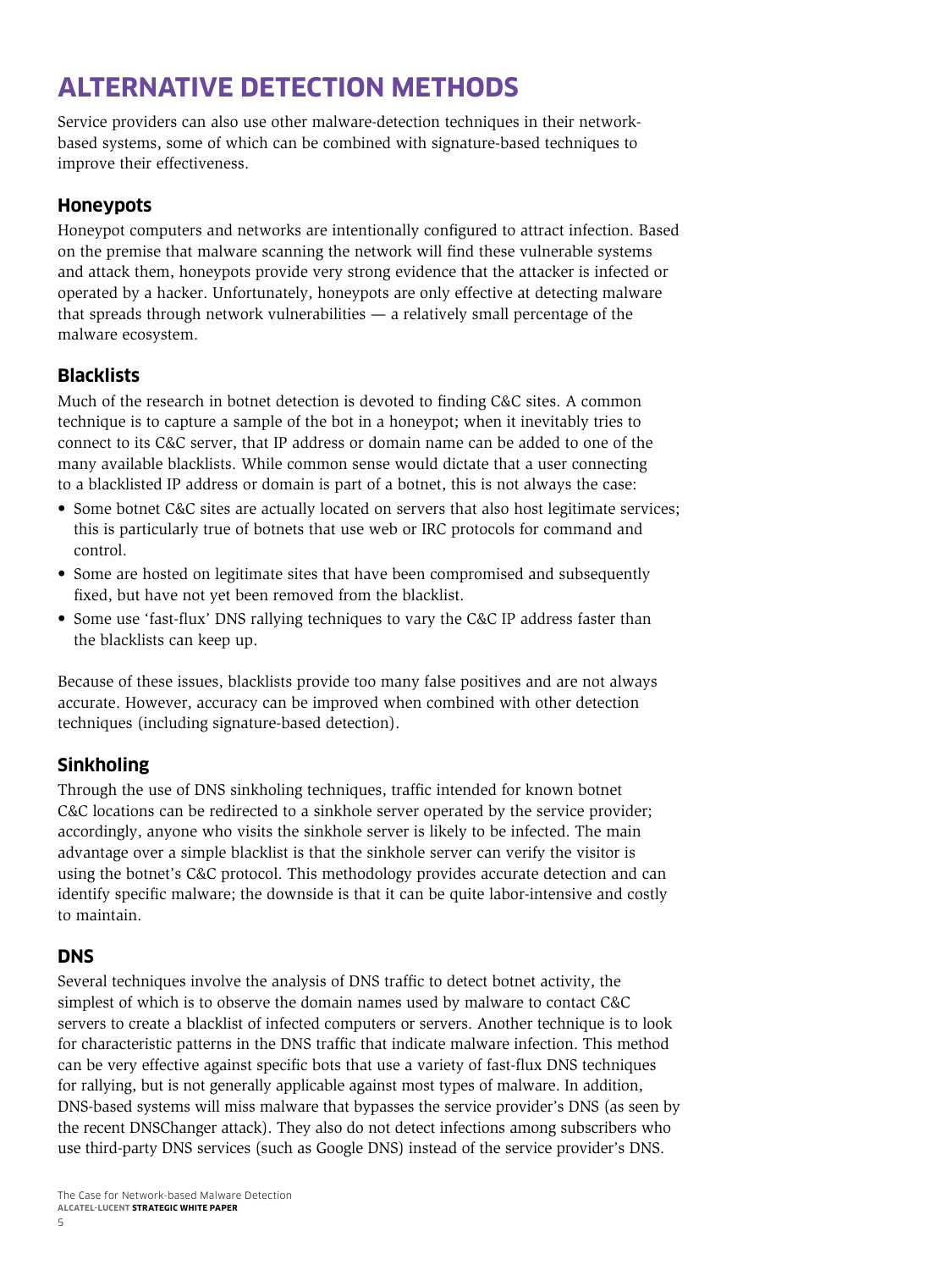#### <span id="page-7-0"></span>**Scanning**

Although scanning for vulnerable systems could be useful in botnet detection, it does not provide any level of confidence that a user is actually infected. In addition, there are significant legal and technical issues associated with scanning a user's home computer.

#### **Netflow**

The increased network activity associated with DDoS attacks and the propagation of spam can be easily identified in the network and attributed to botnet activity. However, while network flow ('netflow') statistics can be useful for identifying that an incident is occurring, they do not usually provide the information required to determine which malware is actually responsible. As such, this technique does not meet the criteria for low false positives and the positive identification of malware.

#### **Behavioral Profiling**

Whereas signature-based detection tracks what malware 'says', behavior-based approaches look at what malware actually does, monitoring the actions of a program to determine whether it is malicious or not. Using this approach, profiles are created that outline normal program behavior; any deviations from that profile (for example, scanning the network for computers with open ports that are vulnerable to exploits, suddenly sending huge quantities of email, etc.) are flagged as suspicious. Unfortunately, program behavior can be very complicated, making profile construction particularly challenging. If the profile of normal behavior for a program is too narrow in its definition, behavior-based detection systems are capable generating a large number of false positives.

In general, behavioural profiling is ideal for uncovering larger, more generic security issues; signature-based detection, on the other hand, is better at detecting very specific security issues and types of malware. For optimal malware detection, service providers should utilize a combination of the two approaches.

### **The business case for network-based detection**

By leveraging their role in the network, service providers are ideally positioned to offer network-based security to their subscribers. Not only can the service be delivered without having subscribers install an additional device in their home networks, it can also be offered at an attractive price point that appeals to subscribers.

For service providers, deploying a network-based security platform that uses signaturebased malware-detection techniques provides four key benefits:

- Reduced risk: Protecting subscribers by identifying the specific types of malware infecting the subscriber base and supporting the development of policies to address each type.
- Resource conservation: Eliminating the consumption of network resources due to malware infection.
- • Reduced churn: By taking actions to detect and block malware, service experience is improved — resulting in more satisfied and loyal subscribers.
- • Greater returns: Creating opportunities for revenue generation through the provision of network-based security offerings as a value-added service.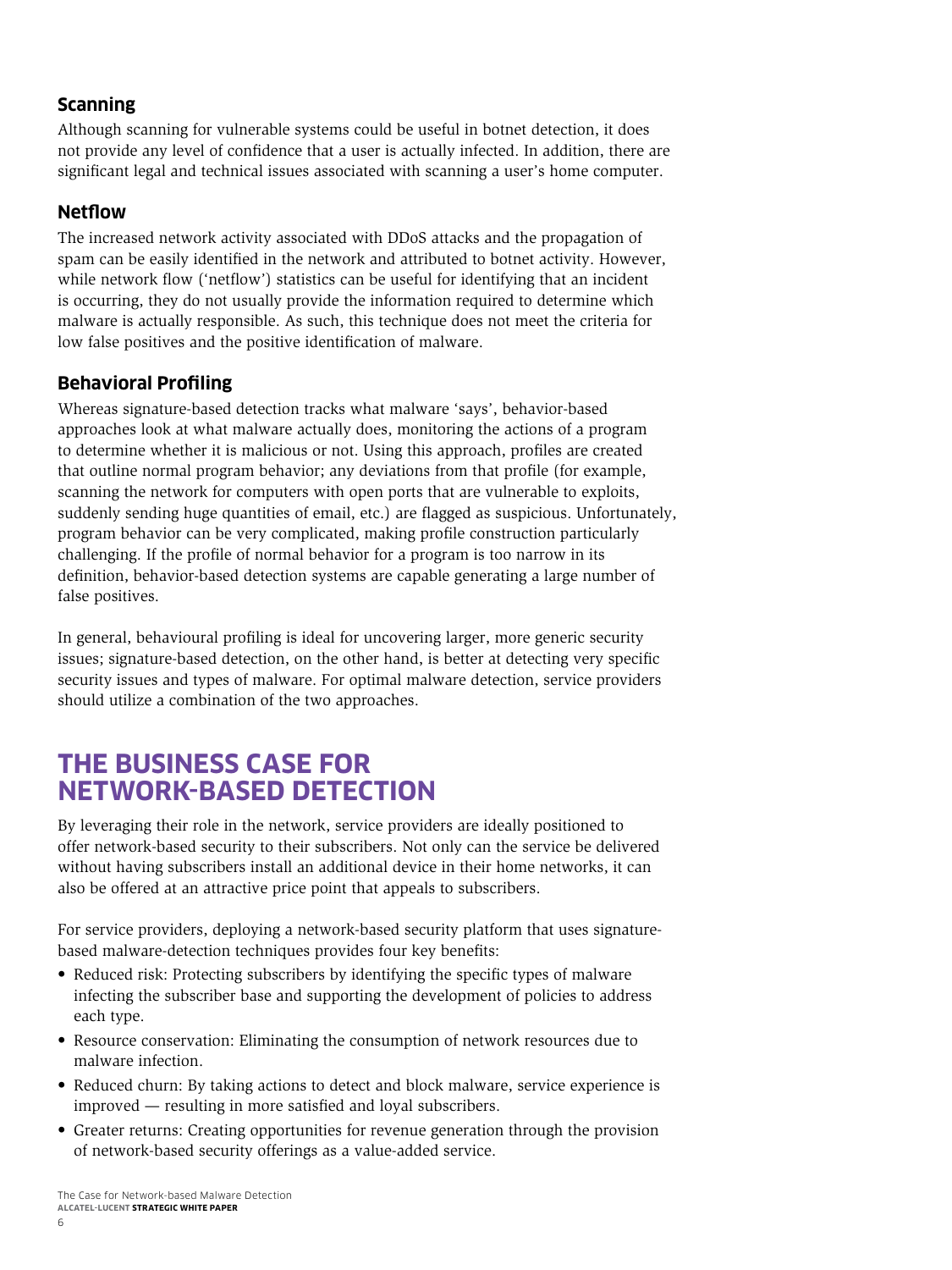#### <span id="page-8-0"></span>**Network-based security as a value-added service**

Many technologies and processes can be used to protect the network and subscribers from malware — all of which come at a cost to the service provider. This means there are some business decisions to be made vis-a-vis the cost- benefit analysis of managing the risk/impact of malware and the extent to which subscribers should fund malware detection, notification and remediation.

Market research and evidence from Kindsight deployments find that consumers value the additional layer of protection service providers can offer via network-based malware detection — and are willing to pay a few dollars each month for it.

By making network-based malware security a fee-based service, it becomes a more complex solution for service providers to implement and maintain (for example, due to the processes required to enable subscribers to order the service, or the coordination of billing for the service). However, the elimination of the impact of malware on the network through this additional layer of protection has significant value for the subscriber — and leveraging this opportunity makes perfect business sense for service providers.

In addition to implementing network-based security as a fee-based service, service providers can also utilize creative financing mechanisms to generate revenue while providing value to their subscribers — for example, by offering the service to subscribers at no cost if they opt in to relevant advertising.

Some operators consider security to be a substantial differentiator over their competitors, choosing to forego the opportunity to generate fee-based revenue or ad monetization in exchange for market differentiation and leadership.

Whether delivered on a paid, no-cost, or used to upsell other services (e.g., premium technical support for a one- time virus/malware cleaning fee or as a monthly subscriptions), effective remediation service should include some of the following elements:

- Portals that give self-service, step-by-step instructions on removing the malware
- Easy-to-use tools known to be effective in removing specific malware infections
- • Options for telephone/email/chat support with technicians who can either walk the subscriber through remediation steps or remotely log into the subscriber's device to perform the remediation

### **A better approach to malware detection**

An 'always-on', 'always up-to-date' solution that cannot be disabled (either by malware or the user), network-based malware detection gives subscribers additional protection that complements and strengthens traditional, device-based security software. Using techniques such as signature-based detection, a network-based approach zeros in on malware communication patterns to identify specific infections and reduce false positives.

Kindsight offers a security and analytics platform to help service providers implement network-based detection capabilities to better protect their network and subscribers with Security Analytics providing a signature-based, offline platform to measure malware-infection statistics across both fixed and mobile networks, and Security Services notifying users when their home networks or mobile devices have been attacked.

#### REFINING THE SIGNATURE SET

Deployments conducted with major service providers in North America and Europe have allowed Kindsight to test specific classes of signatures and execute a detailed false-positive analysis based on real-world network traffic. Through these deployments, Kindsight has been able to follow the progress of notable malware such as Conficker, Koobface, Zeus, Torpig, Palevo/Mariposa and Lethic, allowing the company to verify the effectiveness of its signature set while further refining it as the malware evolves.

At any given time, Kindsight's signature set tracks between 2,000 and 2,500 signatures for a wide range of malware — and this set is updated weekly to reflect newly discovered malware.